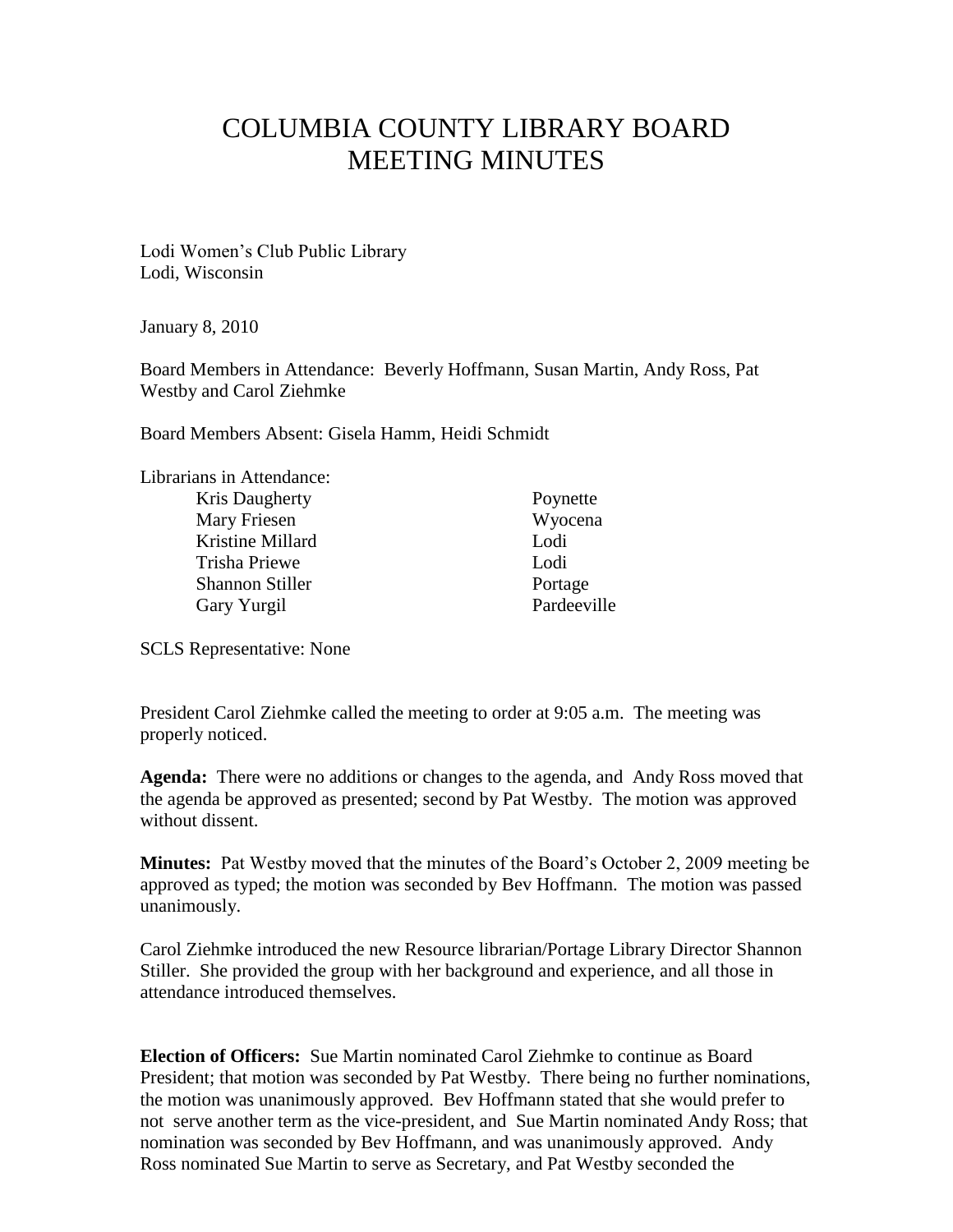nomination. There being no further nominations, the vote was unanimous. The Columbia County Library Board Officers for 2010 are:

| Carol Ziehmke     | President      |
|-------------------|----------------|
| Andy Ross         | Vice-President |
| <b>Sue Martin</b> | Secretary      |

**Annual Report to the state / SCLS Evaluation:** Since the SCLS was not represented at the meeting and its representative had not discussed the evaluation with the new resource librarian, Pat Westby made a motion that our evaluation report that the Columbia County Library Board is pleased with the services that SCLS provides, and appreciates its response to our 2008 evaluation comments. Andy Ross seconded the motion, and it passed unanimously.

**Annual Report to the County Board of Supervisors:** This topic was tabled until the March meeting. However, the resource librarian was advised to follow last year"s format and present it at the Board"s March meeting. She was also advised that the report will be presented to the County Board at its May meeting.

**SCLS Report:** None, although Sue Martin, who serves on the SCLS Board of Trustees reported on the SCLS"s successful move to a new location, and the recent announcement that the System"s Director has announced her intention to retire in June, 2010, and that a search committee will be formed to replace her.

**Budget payments:** There were no payments to be approved.

**Library Visits:** Carol Ziehmke reported on her visit to the Randolph library, and described it as a 'nice experience.'

## **Other Items:**

## **Annual Action Plan:**

Shannon Stiller reported on her perception of her responsibilities as the resource librarian, one of which is the review of the Library Board"s Annual Action Plan. She had met earlier with the librarians and reported on that meeting"s decisions regarding the plan. The Board agreed on the recommendations made by the librarians, and items that are not the responsibility of the Board or its members were removed from the Plan as agreed by the Board members.

## **Advocacy:**

At the meeting of the librarians had to discuss the Action Plan, the subject of Advocacy and the role of the librarians in advocacy was discussed. The Board discussed this issue and agreed that advocacy was the responsibility of both the librarians and the County Library Board. Sue Martin, who is the Columbia County representative on the SCLS Board of Trustees volunteered to ask if the SCLS has resource material available that can be adapted for each county's use.

It was suggested that the Columbia Library Board take advantage of the annual Library Week each year to recognize a "Friend of the Library" and to ask each library in the County to nominate a "friend" for recognition. The nominations will be due in late fall, voted upon at the January meeting and presented during Library Week. This advocacy plan was agreed upon by the Library Board and the librarians.